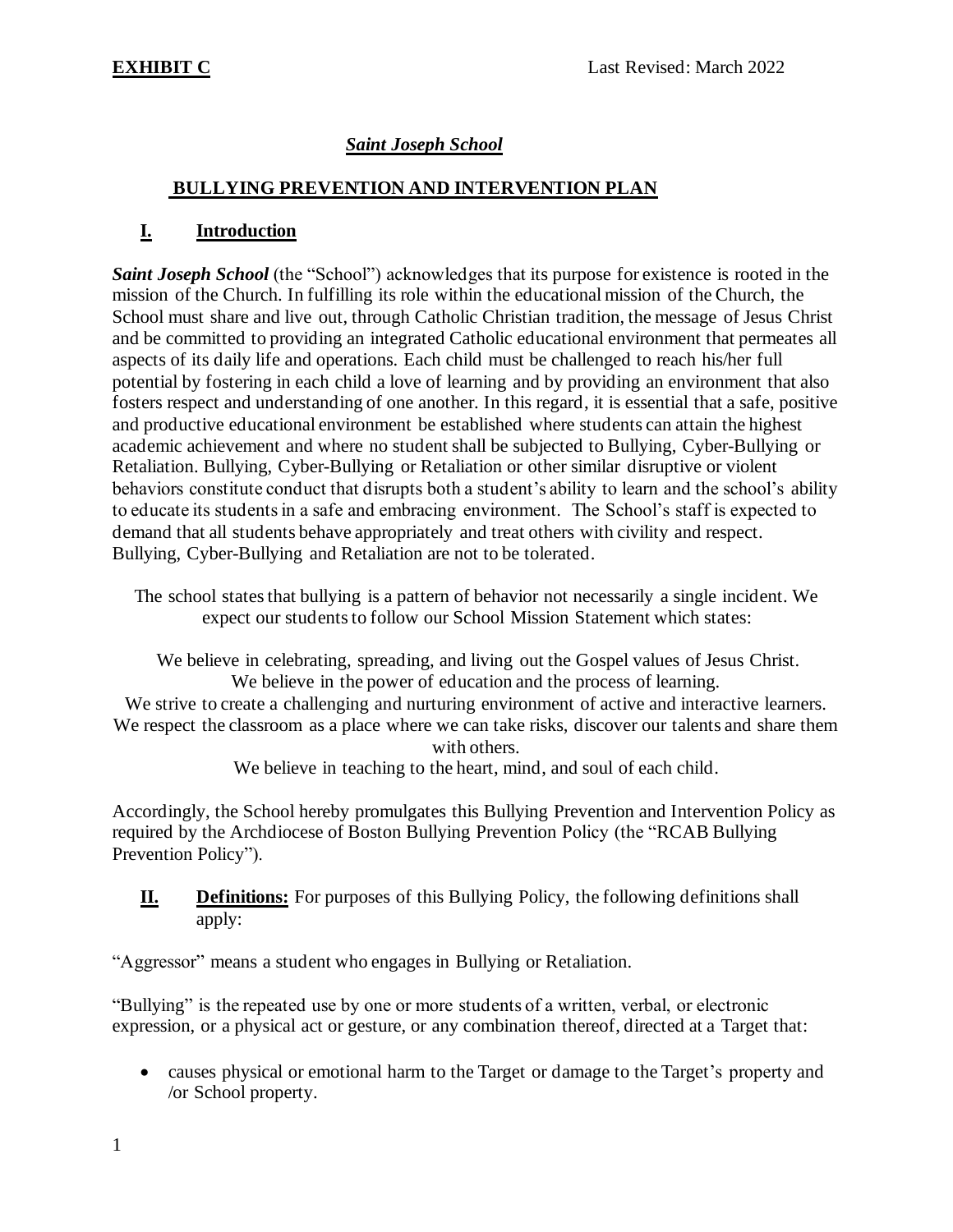- places the Target in reasonable fear of harm to him/herself, or of damage to his/her property.
- creates a Hostile Environment at School for the Target (including School activities and programs).
- infringes on the rights of the Target at the School; or
- materially and substantially disrupts the education process or the orderly operation of the school.

By way of example only, Bullying may involve, but is not limited to:

- unwanted teasing
- threatening
- intimidating
- stalking
- excessive or unwarranted physical contact
- Cyber-Stalking
- physical violence
- theft
- sexual, religious, racial or any other type of harassment
- public humiliation
- destruction of School or personal property
- social exclusion, including incitement and/or coercion
- rumor or spreading of falsehoods
- cell phone and/or texting

*For the purpose of this Plan, whenever the term "Bullying" is used it is to denote either Bullying or Cyber-Bullying (as defined below).*

"Cyber-Bullying" means Bullying through the use of technology or any electronic communication, which shall include, but shall not be limited to, any transfer of signs, signals, writing, images, sounds, data, or intelligence of any nature transmitted in whole or in part by a:

- wire
- radio
- electromagnetics
- photo-electronic or photo-optical system, including, but not limited to, electronic mail, internet communications, instant messages or facsimile communications
- Devices that are created for purpose of communication

Cyber-Bullying shall also include the creation of a web page (or posting to) or blog in which the creator assumes the identity of another person or knowingly impersonates another person as author of posted content or messages, if the creation or impersonation creates any of the conditions enumerated in the definition of Bullying.

Cyber-Bullying shall also include the distribution by electronic means of a communication to more than one person or the posting of material on an electronic medium that may be accessed by one or more persons, if the distribution or posting creates any of the conditions enumerated in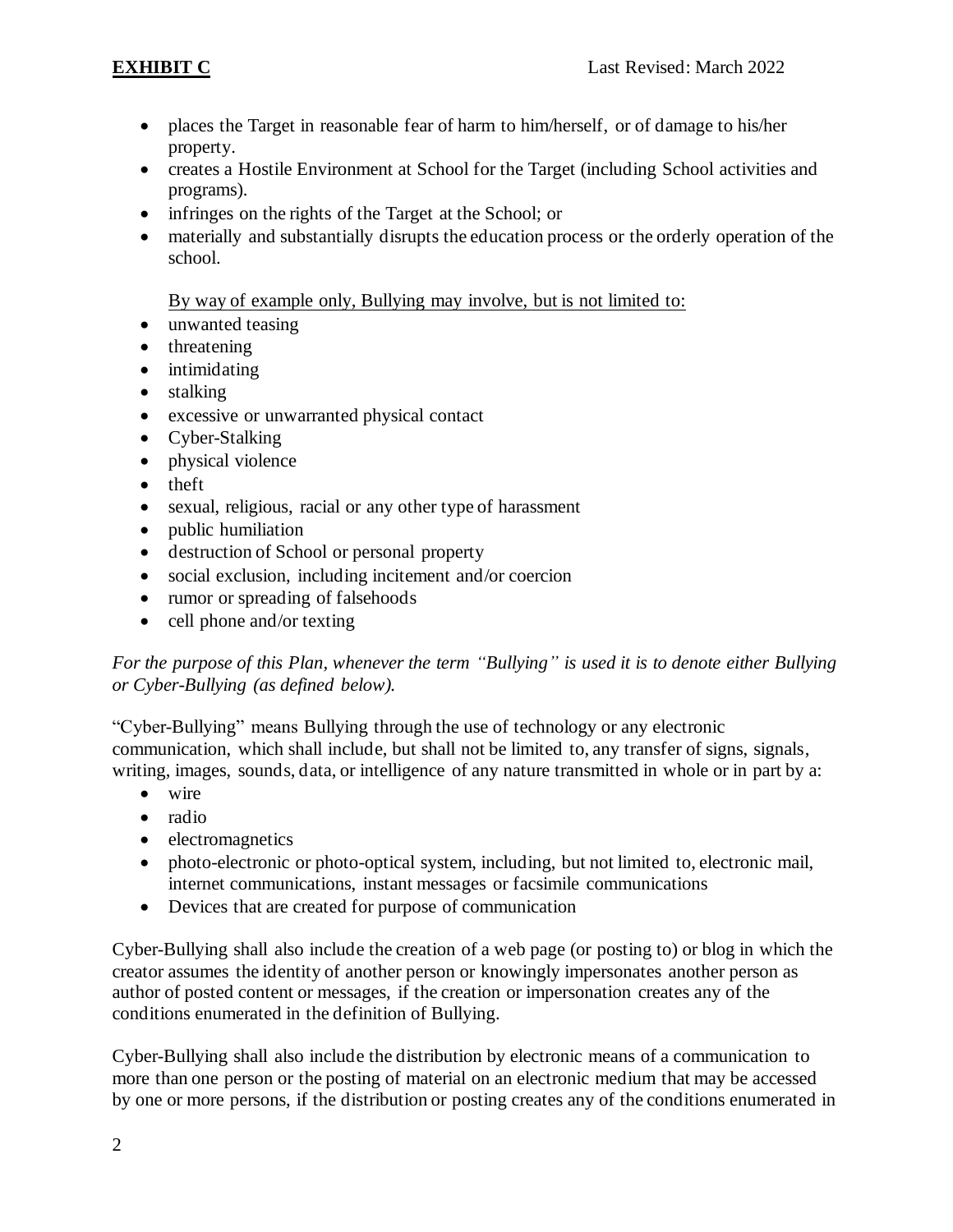the definition of Bullying whether in school or off school property.

"Hostile Environment" means a situation in which Bullying causes the school environment to be permeated with intimidation, ridicule, or insult that is sufficiently severe or pervasive to alter the conditions of the students' education. (School environment may carry to outside school activities and if relevant in the home).

"Retaliation" means any form of intimidation, reprisal, or harassment directed against a student who reports Bullying, provides information during an investigation of Bullying, or witnesses or has reliable information about Bullying.

"School Grounds" mean property on which a school building or facility is located or property that is owned, leased, or used by a School for a School-sponsored activity, function, program, instruction, or training.

"Staff" includes, but is not limited to, educators, faculty, administrators, counselors, school nurses, parent volunteers, custodians, bus drivers, athletic coaches, advisors to extracurricular activities, and support staff.

"Target" means a student against whom Bullying, or Retaliation has been perpetrated.

# **III. Leadership**

Leadership at all levels of the school community has played a critical role in developing and implementing this Bullying Policy in the context of other School and community efforts to promote a positive School climate. We all have a primary role in teaching students to be respectful of one another and promoting understanding of and respect for diversity and difference. The principal and designated members of the Staff, working under the oversight of the Pastor and School Advisory Board, are collectively responsible for setting priorities and for staying up to date with current research on ways to prevent and effectively respond to Bullying. It is also the responsibility of the principal and such designees to involve representatives from the greater School and local community in developing, implementing, and periodically reviewing the Plan.

- **A.** Assessing needs and resources. The Bullying Policy is intended to be the school's blueprint for enhancing capacity to prevent and respond to issues of Bullying within the context of other healthy School climate initiatives. As part of the planning process, school leaders, with input from the staff, have assessed the adequacy of current programs; reviewed current policies and procedures; reviewed available data on Bullying and behavioral incidents; and assessed available resources including curricula, training programs, and behavioral health services. This "mapping" process has assisted the school in identifying resource gaps and the most significant areas of need.
- B. Priorities. The school expects that all members of the school community will treat each other with kindness with respect for differences.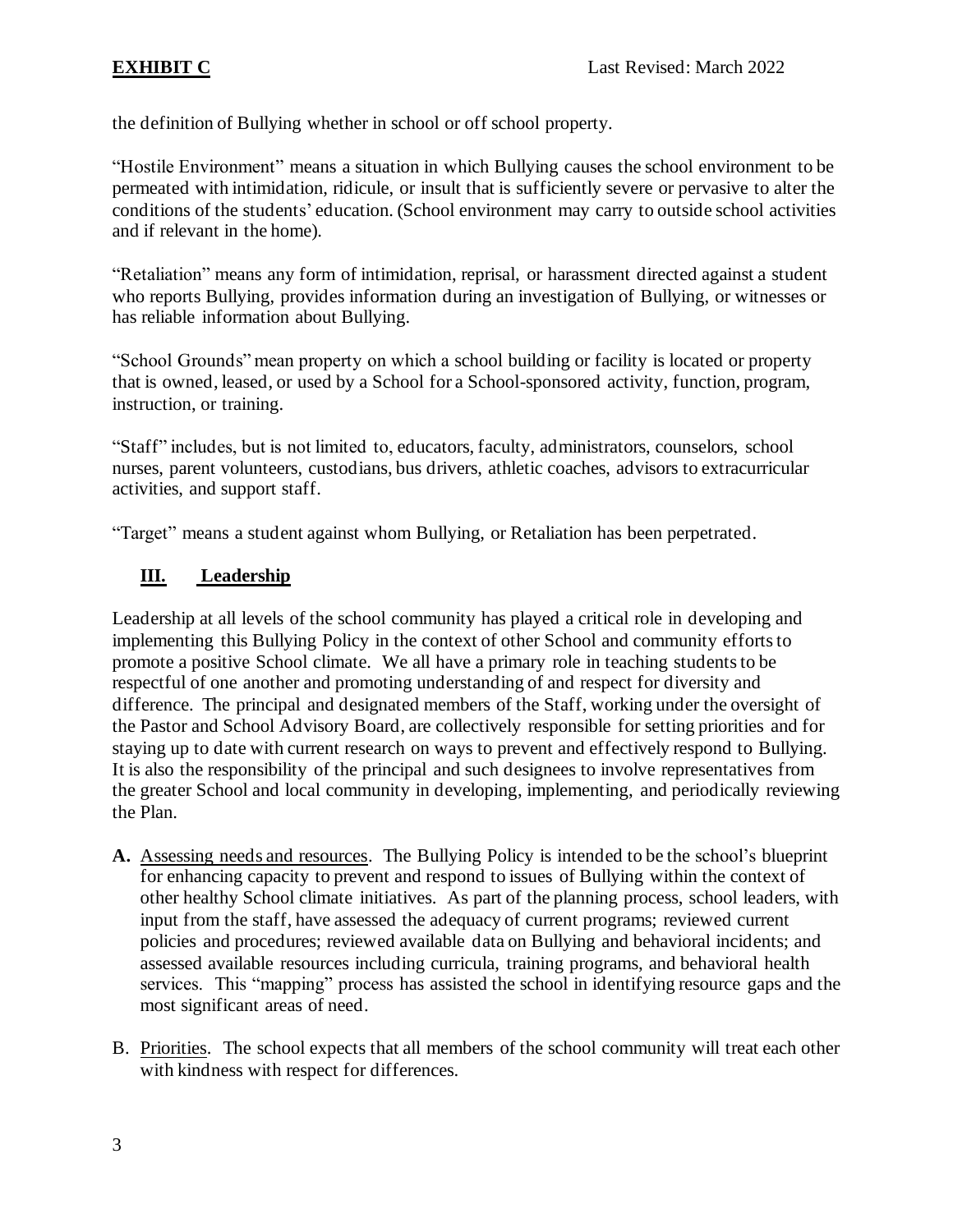The school is committed to providing all students with a safe learning environment that is free from Bullying. This commitment is an integral part of our comprehensive efforts to promote learning, and to prevent and eliminate all forms of Bullying and other harmful and disruptive behavior that can impede the learning process.

The school will take specific steps to create a safe, supportive environment for all populations in the school community, and provide all students with the skills, knowledge, and strategies to prevent or respond to Bullying.

We will not tolerate any unlawful or disruptive behavior, including any form of Bullying or Retaliation, in our School, on School Grounds, or in School-related activities, or any issue of bullying from home that may carry over to School. We will investigate promptly all reports and complaints of Bullying and Retaliation and take prompt action to end that behavior and restore the Target's sense of safety. We will support this commitment in all aspects of our school community, including curricula, instructional programs, Staff development, extracurricular activities, and parent or guardian involvement. This Bullying Policy is a comprehensive approach to addressing Bullying, and the school is committed to working with students, Staff, families, law enforcement agencies, and the community to prevent issues of violence. In consultation with these constituencies, we have established this Bullying Policy for preventing, intervening, and responding to incidents of Bullying and Retaliation. The principal, working under the oversight of the Pastor, and the School Advisory Board is responsible for the implementation and oversight of the Bullying Policy.

# **IV. Prohibition Against Bullying and Retaliation**

Bullying is prohibited:

- On School Grounds owned, leased, or used by a School.
- On property immediately adjacent to School Grounds.
- At any School-sponsored or School-related activity, function, or program whether on or off School Grounds.
- At a school bus stop.
- On a school bus or any other vehicle owned, leased, or used by the school; or,
- Through the use of technology or an electronic device owned, leased or used by the school.

Bullying is also prohibited at a location, activity, function, or program that is not School-related or through the use of technology or an electronic device that is not owned, leased, or used by the school if the act or acts in question:

- create a Hostile Environment at School for the Target.
- infringe on the rights of the Target at School; or
- materially and substantially disrupt the education process or the orderly operation of the school.

Retaliation against any person who reports bullying or provides information during an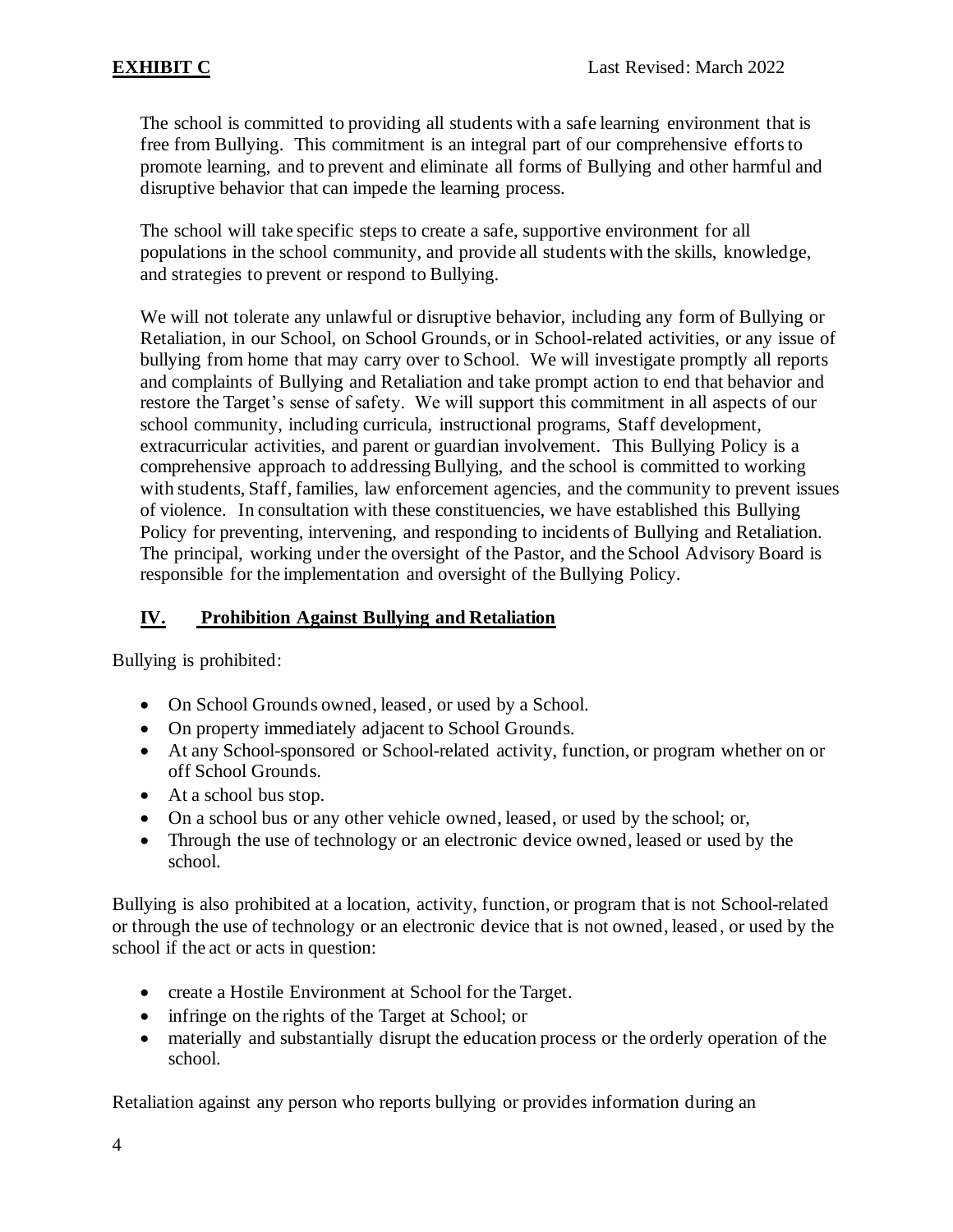investigation of Bullying or Retaliation, or witnesses, or has reliable information about Bullying or Retaliation is also prohibited.

# **V. Training and Professional Development**

State law requirements require annual staff training and/or review of policies regarding the Bullying Policy but DO NOT require non-public Schools, such as Saint Joseph Elementary School, to provide ongoing professional development for all staff, including, but not limited to, educators, administrators, counselors, School nurses, parent volunteers, custodians, athletic coaches, advisors to extracurricular activities, and paraprofessionals. However, if the school determines that such professional development is desirable and capable of being delivered within the school's budget, the Bullying Policy may state the content and frequency of ongoing professional development as determined by the School's needs, and list other topics to be included in these staff programs. The locally identified additional areas of training should be based on needs and concerns identified by the school staff.

Annual Staff Training on the Plan. Annual training and/or review of the Bullying Policy for all School staff, will occur at faculty meetings.

- A. Written Notice to Staff. At the beginning of each School year, the principal or his or her designee shall provide written notice to the school staff of the RCAB Policy and the Bullying Policy. Relevant sections of the RCAB Policy and the Bullying Policy relating to the duties of School staff shall be included in the school employee handbook.
- B. On-going Professional Development. The goal of professional development is to establish a common understanding of tools necessary for Staff to create a school climate that promotes safety, civil communication, and respect for differences. Professional development will build the skills of Staff members to prevent, identify, and respond to Bullying. Professional development may be informed by research and may include information on:
	- developmentally or age-appropriate strategies to prevent Bullying.
	- developmentally or age-appropriate strategies for immediate, effective interventions to stop Bullying incidents.
	- information regarding the complex interaction and power differential that can take place between and among an Aggressor, Target, and witnesses to the Bullying.
	- research findings on Bullying, including information about specific categories of students who have been shown to be particularly at risk for Bullying in the School environment.
	- information on the incidence and nature of Cyber-Bullying; and
	- Internet safety issues as they relate to Cyber-Bullying.

Professional development will also address ways to prevent and respond to Bullying or Retaliation for students with disabilities that must be considered when developing students' Individualized Education Programs (IEPs) or 504 Plans.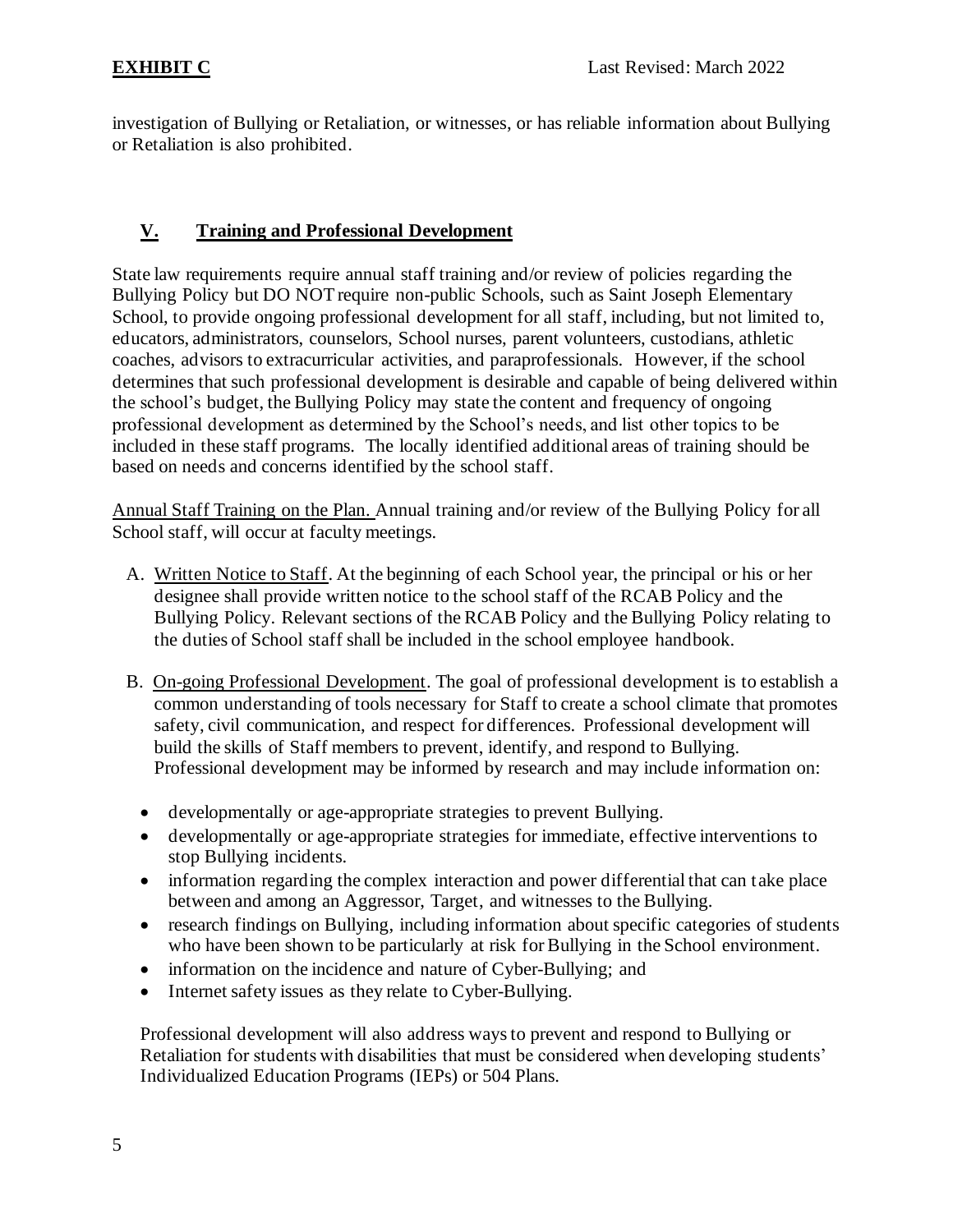Additional areas identified by the school for professional development include:

- promoting and modeling the use of respectful language.
- fostering an understanding of and respect for diversity and difference.
- building relationships and communicating with families.
- constructively managing classroom behaviors.
- using positive behavioral intervention strategies.
- applying constructive disciplinary practices.
- teaching students'skills including positive communication, anger management, and empathy for others.
- engaging students in School or classroom planning and decision-making; and
- maintaining a safe and caring classroom for all students.

## **VI. Access to Resources and Services**

- A. Identifying resources. The school may assist in the process of identifying its capacity to provide counseling and other services for Targets, Aggressors, and their families. This may include a review of current staffing and programs that support the creation of positive School environments by focusing on early interventions and intensive services. Once this mapping of resources is complete, the school may develop recommendations and action steps to fill resource and service gaps. This may include adopting new curricula, reorganizing staff, establishing safety planning teams, and identifying other agencies that can provide services. The Bullying Policy may outline the local processes for identifying existing and needed resources.
- B. Counseling and other services. The school may identify the availability of culturally and linguistically appropriate resources within the school. If resources need to be developed, the Bullying Policy may identify linkages with community-based organizations. In addition, the school may identify staff and service providers who assist Schools in developing safety plans for students who have been Targets of Bullying or Retaliation, providing social skills programs to prevent Bullying, and offering education and/or intervention services for students exhibiting Bullying behaviors. The school may consider current tools including, but not limited to, behavioral intervention plans, social skills groups, and individually focused curricula. The school does provide some services through the school guidance counselor.
	- B. Students with disabilities. When it is determined that a student has a disability that affects social skills development or that the student may participate in or is vulnerable to Bullying, harassment, or teasing because of his/her disability, the school should consider what reasonable accommodations should be undertaken with a view toward developing the student's skills and proficiencies so as to avoid and respond to Bullying.
	- C. Referral to outside services. The school may work with students and families to investigate outside services if needed.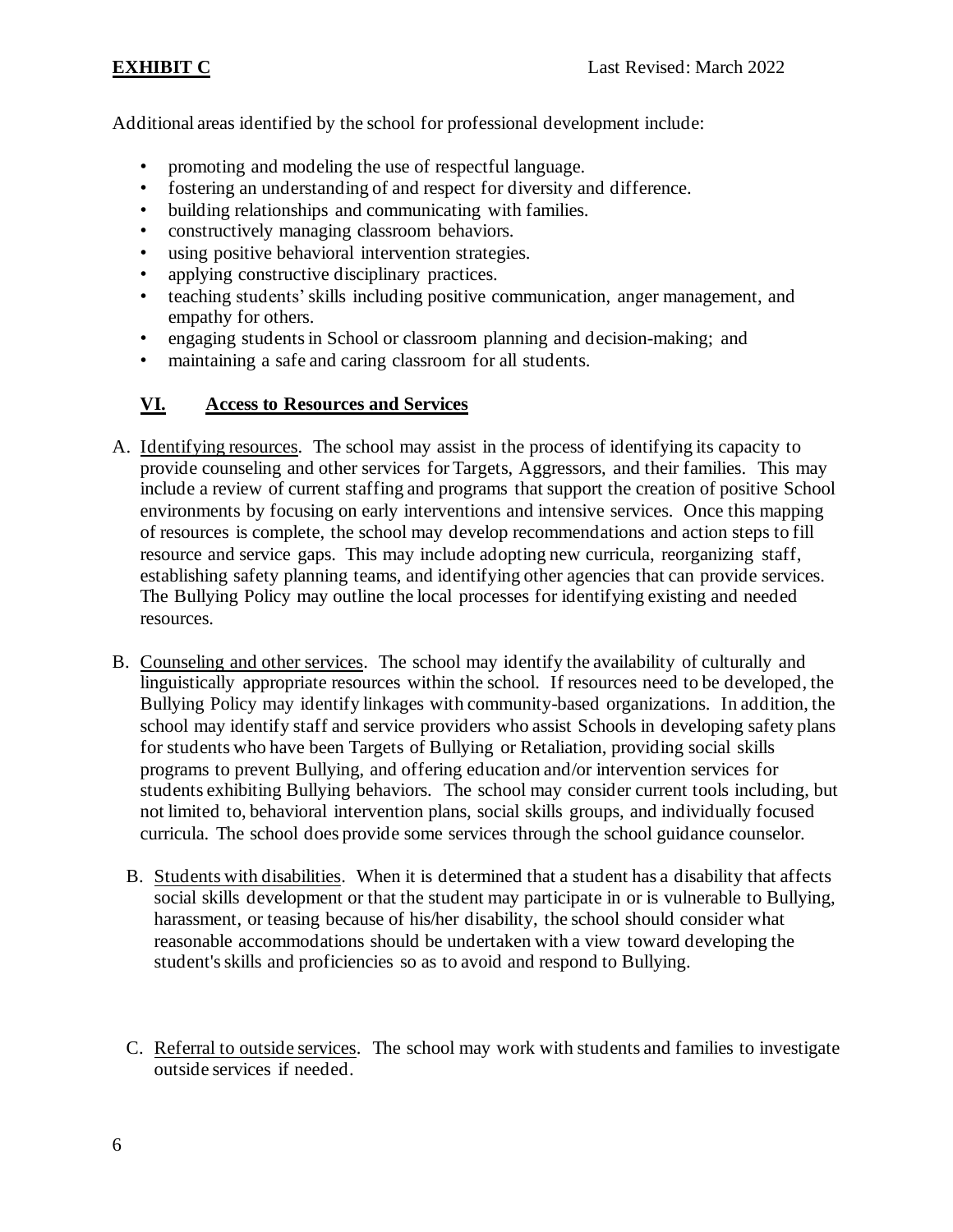## **VII.** Policies and Procedures for Reporting and Responding to Bullying and Retaliation.

A. Reporting Bullying or Retaliation. Reports of Bullying or Retaliation may be made by staff, students, parents or guardians, or others. Reports made by or to a staff member shall be recorded in writing. A School staff member is required to report immediately to the principal or designee any instance of Bullying or Retaliation the Staff member becomes aware of or witnesses. The school will make a variety of reporting resources available to the school community including, but not limited to, an Incident Reporting Form (a copy of which is attached to this Plan as **Exhibit A**), a dedicated mailing address, and an email address. The mailing and email addresses will be that of the principal and/or the school guidance counselor.

Use of an Incident Reporting Form is required as a condition of making a report. The school will: 1) make it available in the school's main office, the counseling office, and the school nurse's office and 2) post it on the school's website.

At the beginning of each School year, the school will provide the school community, including administrators, staff, students, and parents or guardians, with written notice of its policies for reporting acts of Bullying and Retaliation. A description of the reporting procedures and resources, including the name and contact information of the principal or designee, will be incorporated in student and staff handbooks, on the school website, and in information about the Bullying Policy that is made available to parents or guardians.

1. Reporting by Staff

A staff member will report immediately to the principal or designee when he/she witnesses or becomes aware of conduct that may be Bullying or Retaliation. The requirement to report to the principal or designee does not limit the authority of the staff member to respond to behavioral or disciplinary incidents consistent with School policies and procedures for behavior management and discipline.

2. Reporting by Students, Parents or Guardians, and Others

The school expects students, parents or guardians, and others who witness or become aware of an instance of Bullying or Retaliation involving a student to report it to the principal or designee. Students, parents or guardians, and others may request assistance from a staff member to complete a written report. Students will be provided practical, safe, private, and age-appropriate ways to report and discuss an incident of Bullying with a staff member, or with the principal or designee.

- B. Responding to a report of Bullying or Retaliation.
	- 1. Safety

Before fully investigating the allegations of Bullying or Retaliation, the Principal or designee will take steps to assess the need to restore a sense of safety to the alleged Target and/or to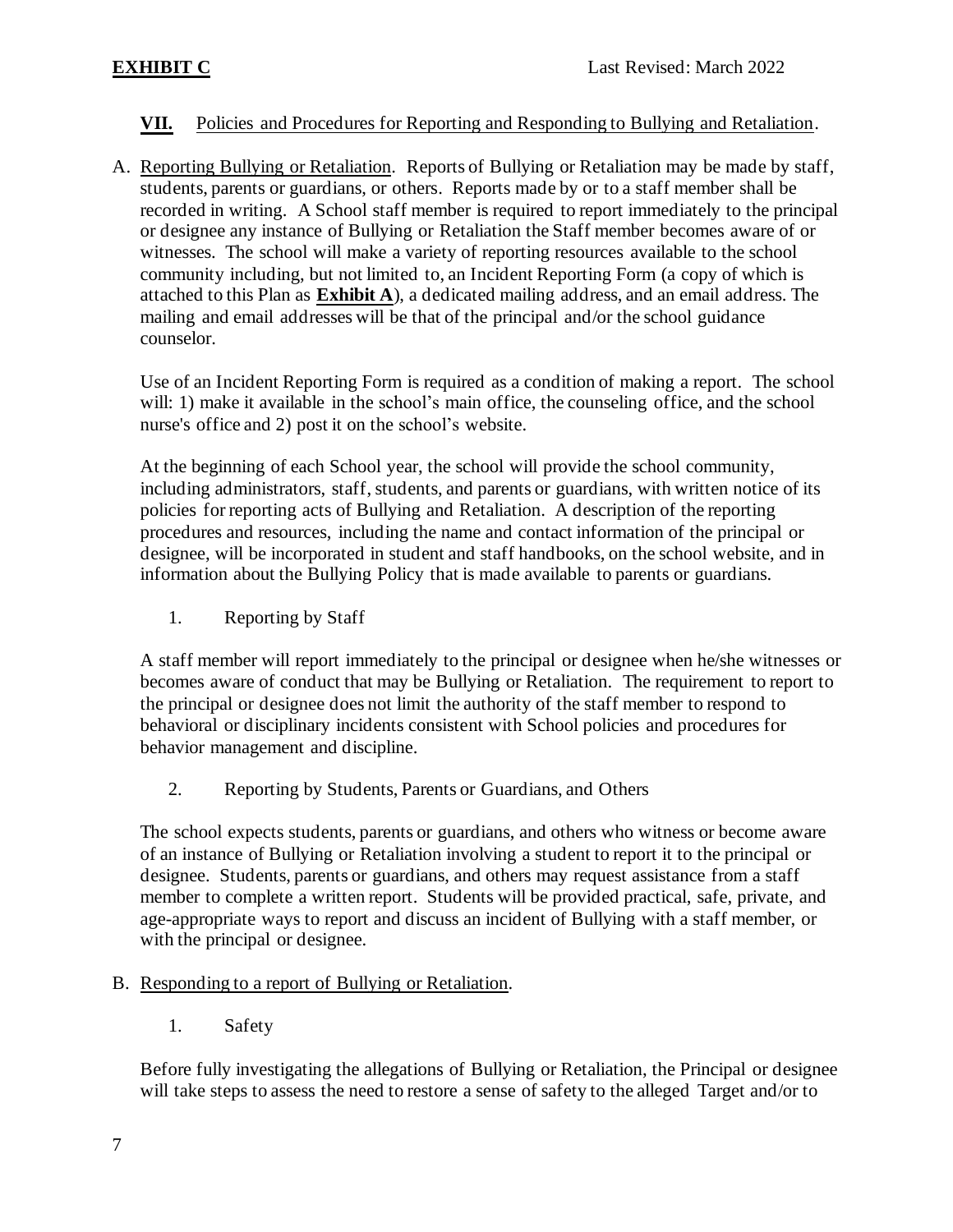protect the alleged Target from possible further incidents. Responses to promote safety may include, but not be limited to, creating a personal safety plan; pre-determining seating arrangements for the Target and/or the Aggressor in the classroom, at lunch, or on the bus; identifying a staff member who will act as a "safe person" for the Target; and altering the Aggressor's schedule and access to the Target. The principal or designee will take additional steps to promote safety during and after the investigation, as necessary.

The principal or designee will implement appropriate strategies for protecting from Bullying or Retaliation a student who has reported Bullying or Retaliation, a student who has witnessed Bullying or Retaliation, a student who provides information during an investigation, or a student who has reliable information about a reported act of Bullying or Retaliation.

- 2. Obligations to Notify Others
	- a. Notice to parents or guardians**.** Upon determining that Bullying or Retaliation has occurred, the principal or designee will promptly notify the parents or guardians of the Target and the Aggressor of this, and of the procedures for responding to it. There may be circumstances in which the principal or designee contacts parents or guardians prior to any investigation.
	- b. Notice to Another School. If the reported incident involves students from more than one School district, charter School, public School, non-public School, approved private special education day or residential School, or collaborative School, the Principal or designee first informed of the incident will promptly notify by telephone the principal or designee of the other School(s) of the incident so that each School may take appropriate action.
	- c. Notice to Law Enforcement.At any point after receiving a report of Bullying or Retaliation, including after an investigation, if the principal or designee has a reasonable basis to believe that criminal charges may be pursued against the Aggressor, the Principal will notify the local law enforcement agency. Also, if an incident occurs on School grounds and involves a former student under the age of 21 who is no longer enrolled in School, the Principal or designee shall contact the local law enforcement agency if he or she has a reasonable basis to believe that criminal charges may be pursued against the Aggressor.

In making this determination, the principal will, consistent with the Bullying Policy and with applicable School policies and procedures, consult with the school resource officer, if any, and other individuals the Principal or designee deems appropriate including, but not limited to, the Office of the General Counsel of the Archdiocese.

C. Investigation. The principal or designee will investigate promptly all reports of Bullying or Retaliation and, in doing so, will consider all available information known, including the nature of the allegation(s) and the ages of the students involved.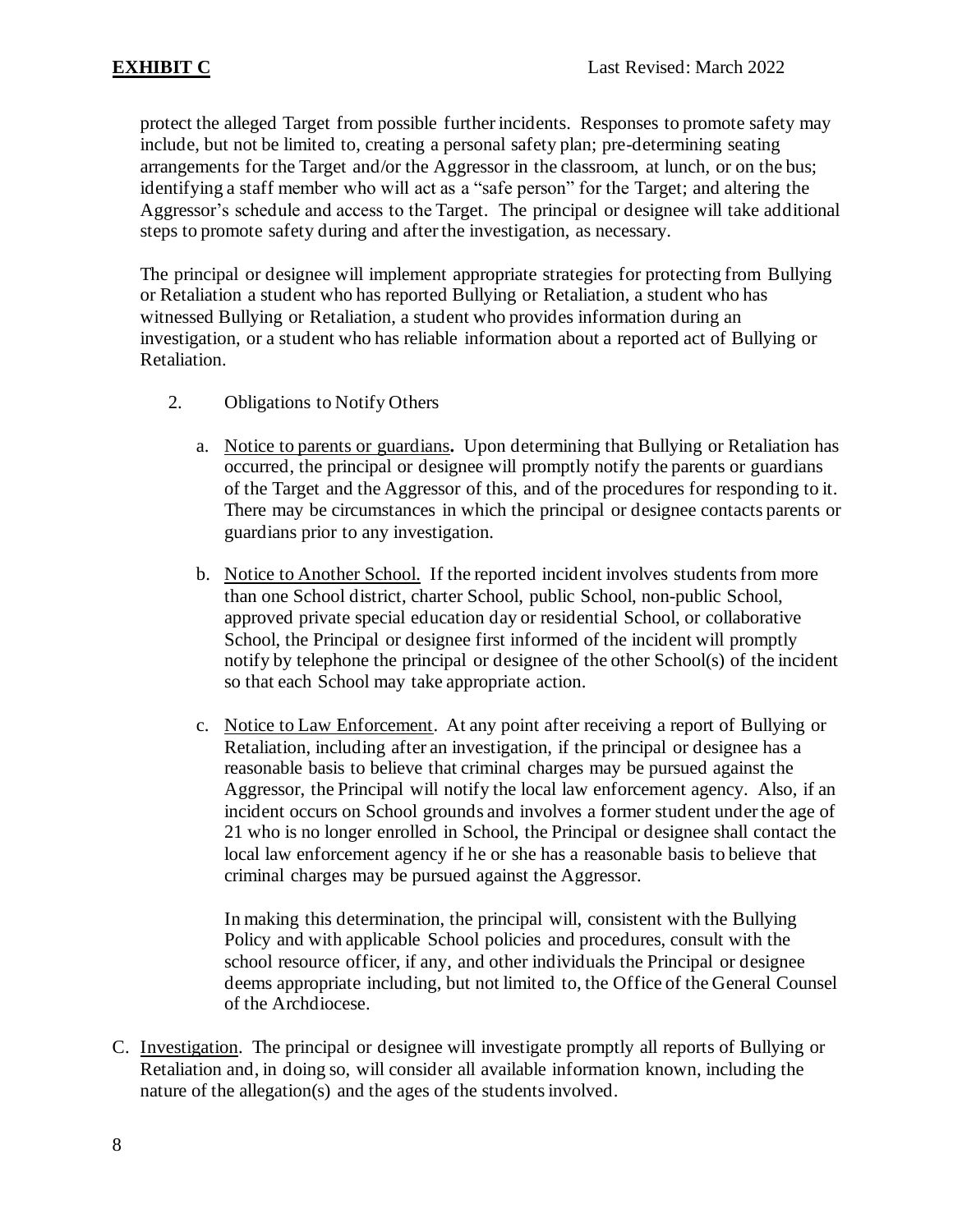During the investigation the principal or designee will, among other things, interview students, staff, witnesses, parents or guardians, and others as necessary. The principal or designee (or whoever is conducting the investigation) will remind the alleged Aggressor, Target, and witnesses that Retaliation is strictly prohibited and will result in disciplinary action.

Interviews may be conducted by the principal or designee, other staff members as determined by the principal or designee, and in consultation with the school counselor, as appropriate. To the extent practicable and given his/her obligation to investigate and address the matter, the principal or designee will maintain confidentiality during the investigative process. The principal or designee will maintain a written record of the investigation.

Procedures for investigating reports of Bullying and Retaliation will be consistent with School policies and procedures for investigations. If necessary, the principal or designee will consult with the Office of the General Counsel of the Archdiocese about the investigation.

D. Determinations. The principal or designee will decide based upon all the facts and circumstances. If, after investigation, Bullying or Retaliation is substantiated, the principal or designee will take steps reasonably calculated to prevent recurrence and to ensure that the Target is not restricted in participating in School or in benefiting from School activities. The principal or designee will: 1) determine what action (if any) is required.

Depending upon the circumstances, the principal or designee may choose to consult with the students' teacher(s) and/or School counselor, and the Target's or Aggressor's parents or guardians, to identify any underlying social or emotional issue(s) that may have contributed to the Bullying behavior and to assess the level of need for additional social skills development.

The principal or designee will promptly notify the parents or guardians of the Target and the Aggressor about the results of the investigation and, if Bullying or Retaliation is found, what action is being taken to prevent further acts of Bullying or Retaliation. Because of the legal requirements regarding the confidentiality of student records, the principal or designee cannot report specific information to the Target's parent or guardian about the disciplinary action taken unless it involves a "stay away" order or other directive that the Target must be aware of in order to report violations.

### E. Responses to Bullying.

1. Teaching Appropriate Behavior Through Skills-building

Upon the Principal or designee determining that Bullying or Retaliation has occurred, the law requires that the school use a range of responses that balance the need for accountability with the need to teach appropriate behavior. The principal or designee may consider including: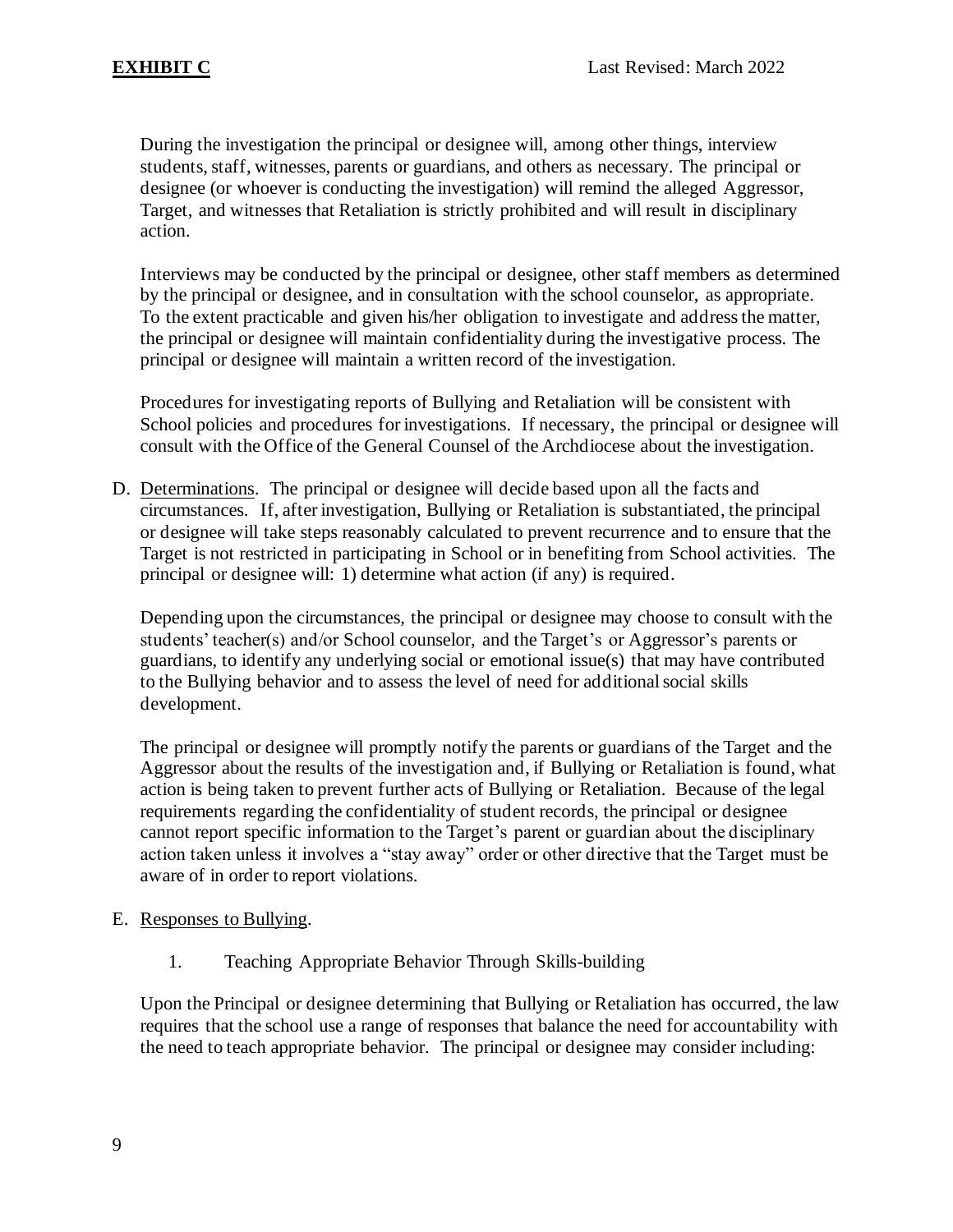- offering individualized skill-building sessions based on the school's anti-Bullying curricula.
- providing relevant educational activities for individual students or groups of students, in consultation with guidance counselors and other appropriate School personnel.
- implementing a range of academic and nonacademic positive behavioral supports to help students understand pro-social ways to achieve their goals.
- meeting with parents and guardians to engage parental support and to reinforce the anti-Bullying curricula and social skills building activities at home.

Professional Reading Steps to Respect Program Teacher workshops such as those by MARC and Enhanced Safety and Security The school religion curriculum Saint Joseph's Safety Program VIRTUS/CAP Grade Five Leadership Program

2. Taking Disciplinary Action

If the Principal or designee decides that disciplinary action is appropriate, the disciplinary action will be determined on the basis of facts found by the principal or designee, including the nature of the conduct, the age of the student(s) involved, and the need to balance accountability with the teaching of appropriate behavior. Discipline will be consistent with the Bullying Policy and with the school's code of conduct.

Discipline procedures for students with disabilities may be governed by the federal Individuals with Disabilities Education Improvement Act (IDEA), which should be read in cooperation with Massachusetts laws regarding student discipline.

If the Principal or designee determines that a student knowingly made a false allegation of Bullying or Retaliation, that student will be subject to disciplinary action.

3. Promoting Safety for the Target and Others

The principal or designee will consider what adjustments, if any, are needed in the school environment to enhance the Target's sense of safety and that of others as well. One strategy that the principal or designee may use is to increase adult supervision at transition times and in locations where Bullying is known to have occurred or is likely to occur.

Within a reasonable period following the determination and the ordering of remedial and/or disciplinary action, the principal or designee will contact the Target to determine whether there has been a recurrence of the prohibited conduct and whether additional supportive measures are needed. If so, the principal or designee will work with appropriate School staff to implement them immediately.

# **VIII. Collaboration with Families**